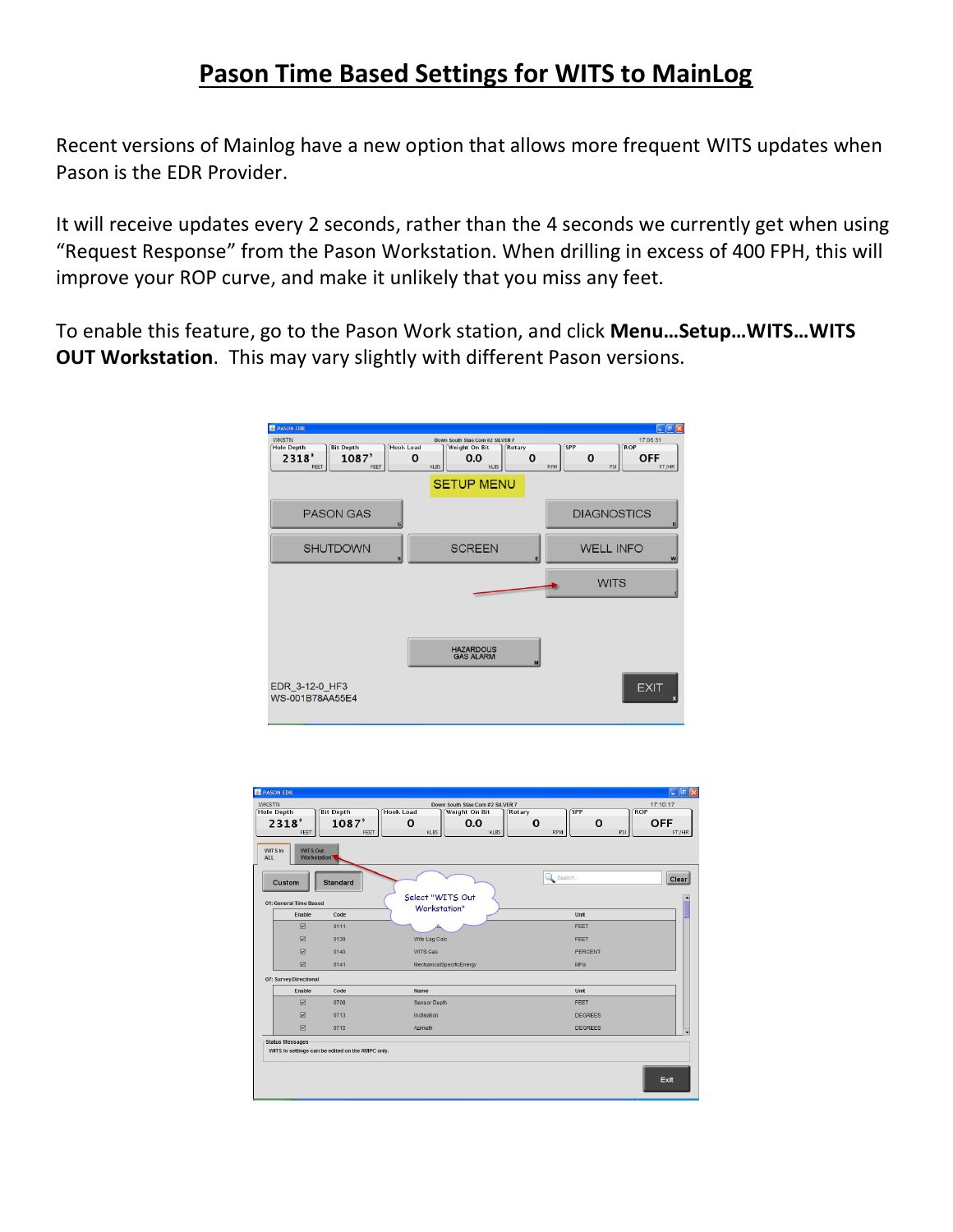Change the **TRANSMISSION MODE** from "Request/Response" to **TIME BASED**. Set the **interval to 2 seconds,** the default is usually 5 sec, which is to slow. **Check only the drilling parameters you want WITS** to you in the **"General Time Based"** menu. As you scroll down, eventually you will enter the **"Depth Based"** items; *these SHOULD all be unchecked*. All additional records should be unchecked except Possibly Record 8, which may have 0821 and 0824 checked for gamma and gamma lag depth. **Save and exit.**

| <b>WKSTN</b><br><b>Hole Depth</b><br>644 <sup>3</sup><br><b>WITS In</b><br>ALL. | <b>Bit Depth</b><br>FEET<br><b>WITS Out</b><br><b>Workstation</b> | <b>Hook Load</b><br>644 <sup>3</sup><br>35<br>FEET<br><b>KLBS</b> | 14:36:08<br><b>CANVASBACK 13 FEDERAL 2H SILVER 7</b><br><b>SPP</b><br><b>Weight On Bit</b><br><b>ROP</b><br>Rotary<br>35.5<br>34.5<br>1013<br>64<br><b>KLBS</b><br>FT/HR<br><b>RPM</b><br>PSI |
|---------------------------------------------------------------------------------|-------------------------------------------------------------------|-------------------------------------------------------------------|-----------------------------------------------------------------------------------------------------------------------------------------------------------------------------------------------|
| Custom<br>01: General Time Based                                                | <b>Standard</b>                                                   | <b>Time Based</b><br><b>Transmission:</b>                         | Search<br>Clear<br>2 <sup>2</sup><br>seconds -<br>Interval:                                                                                                                                   |
| Enable                                                                          | Code                                                              | Name                                                              | Unit<br><b>Data Summary</b>                                                                                                                                                                   |
| $\overline{v}$                                                                  | 0105                                                              | Date                                                              | Set "Transmission" to                                                                                                                                                                         |
| $\overline{\mathbf{v}}$                                                         | 0106                                                              | Time                                                              | <b>Full WITS</b><br>"Time Based" and the                                                                                                                                                      |
| $\overline{\mathbf{v}}$                                                         | 0108                                                              | <b>Bit Depth</b>                                                  | interval to 2 seconds.                                                                                                                                                                        |
| $\overline{\mathbf{v}}$                                                         | 0110                                                              | <b>Hole Depth</b>                                                 | <b>Half WITS</b>                                                                                                                                                                              |
| п                                                                               | 0112                                                              | <b>Block Height</b>                                               | Make sure all drilling                                                                                                                                                                        |
| п                                                                               | 0113                                                              | On Bottom ROP                                                     | parameters you need<br>2.9 WITS                                                                                                                                                               |
| п                                                                               | 0115                                                              | Hook Load                                                         | are checked.                                                                                                                                                                                  |
| $\overline{\mathbf{r}}$                                                         | 0117                                                              | Weight on Bit                                                     | <b>KLBS</b>                                                                                                                                                                                   |
| $\overline{\mathbf{v}}$                                                         | 0119                                                              | Rotary Torque                                                     | $\overline{\phantom{a}}$                                                                                                                                                                      |
| <b>Status Messages</b><br>Import                                                | Export                                                            | <b>Factory Reset</b>                                              | Exit<br>Cancel<br><b>Save</b>                                                                                                                                                                 |

In Mainlog, turn off the WITS feed, go to **Setup…Gas Monitor Setup** and change the WITS mode to **"Other"**, then **Save and Close**.

From **Options** turn the WITS feed back on. Next go to **Setup…Lines and Scales** and be sure that **Send Total Gas as %** is checked. **Save and close**.

| <b>MAINLOG SETUP</b><br>Rates-<br>C One Foot (5 in /1008)<br>C Two Foot [ 5 in, /100ft<br>C Ten Foot (1 in /100ft 10Ft rates)<br>C Five Foot (2 in /100ft)<br>5 Ft Rates On 1 Inch<br>F Reverse ROP<br>$\Box$ Ft Per Hr<br><b>Bate Scales</b><br>Gas Scales | Rate Line Style - 2<br>G Point to Point<br>C. Blocked<br>Chromat Gas Mode:<br>← Units<br>C Percent | - Gas Line Style<br>C Point to Point<br>C Blocked<br>On Bottom Mode<br>C Open On Bottom<br>C Closed On Bottom<br>Disabled<br>$\sigma$<br>Gas Percent Scale | High light rates below (x min/ft)<br>H<br>0.0<br>Delay (anti-bounce)<br>$\overline{2}$<br>H<br>$\Box$ Auto Drill<br>Auto Drill ROP (min/ft) | <b>OPTIONS</b><br>V Draw Tops Line<br>Alternate Format<br>I Show Survey Data on Log<br>F Hide Short Reports<br>Logarithmic Gas Scale:<br>Logarithmic Rate Scale<br>Linear Gas Scales<br>Shale On Left<br><b>▽</b> Send Tops File<br><b>▽</b> Send Config File                                                               | $\times$ |
|-------------------------------------------------------------------------------------------------------------------------------------------------------------------------------------------------------------------------------------------------------------|----------------------------------------------------------------------------------------------------|------------------------------------------------------------------------------------------------------------------------------------------------------------|---------------------------------------------------------------------------------------------------------------------------------------------|-----------------------------------------------------------------------------------------------------------------------------------------------------------------------------------------------------------------------------------------------------------------------------------------------------------------------------|----------|
| 0 to 5<br>50 to 1000<br>$\blacktriangledown$<br>Horizontal Resolution Vertical Resolution Number of Monitors<br>1920<br>1080                                                                                                                                | $\blacktriangledown$<br>Ī1                                                                         |                                                                                                                                                            | RT Res Lag (Ft from Bit)<br>0.0<br>Enable Custom Tracks                                                                                     | Ⅳ Send Horz Config File<br>Basic LAS<br>LAS Gas Is PPM<br>Send LAS File<br>Combine Shales In LAS File<br><b>▽</b> Send Color File<br>Send All Pictures<br>Send Chart File<br>Use Alternate Survey Position<br>- Use Description Column For<br>Surveys on One Inch Log<br>Mark Lag Depth On Log<br>Create Memo On Conn Click |          |
|                                                                                                                                                                                                                                                             |                                                                                                    | Save and Close                                                                                                                                             | Cancel                                                                                                                                      | $\nabla$ Send Total Gas As $\approx$<br>Disable Auto Slide<br>Max RPM<br>ln.                                                                                                                                                                                                                                                |          |